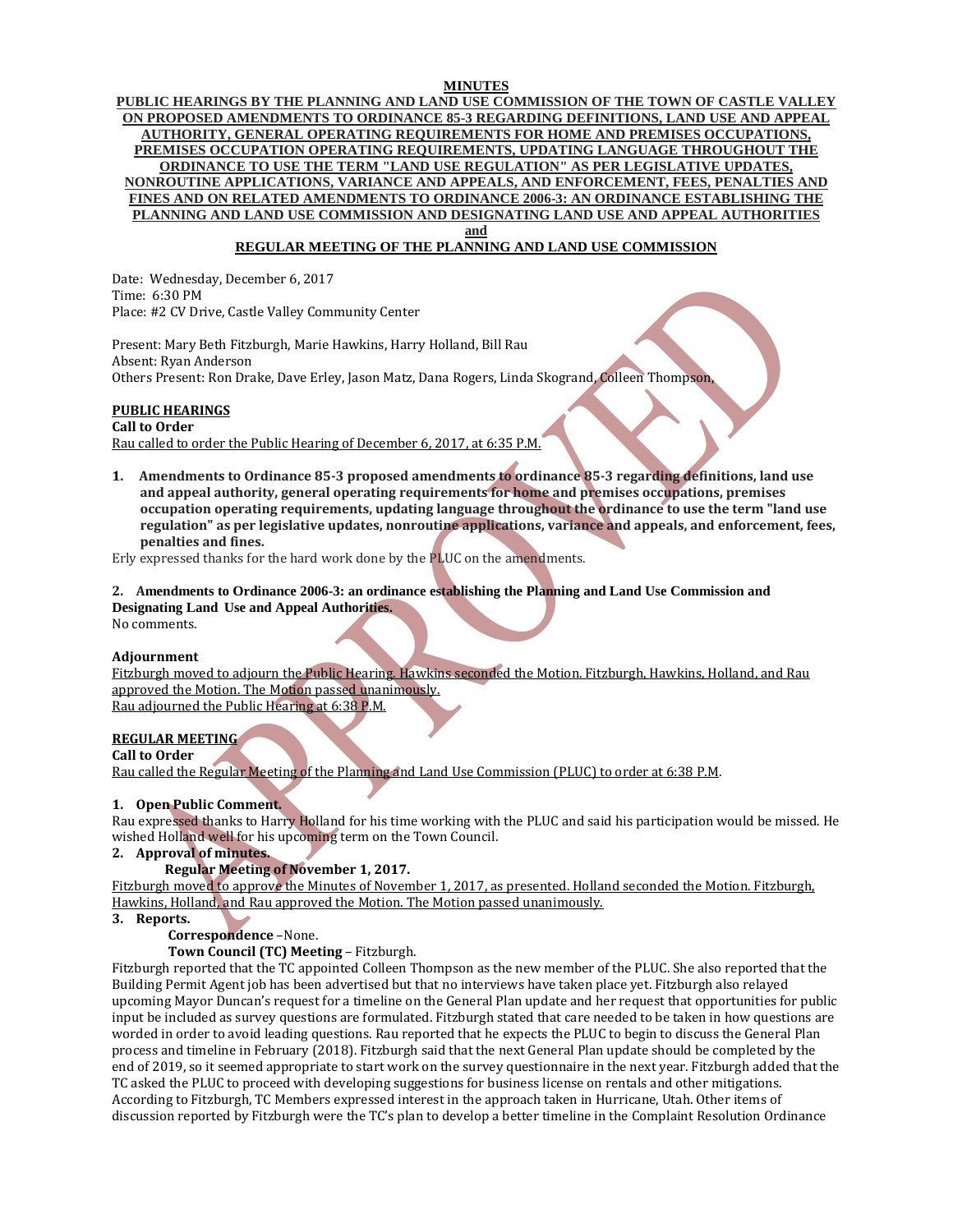for completing the Complaint Resolution Process. She noted that the TC was responsible for amendments to the Complaint Resolution Ordinance.

**Permit Agent** – Interim Permit Agent - Roth.

# - **Permit Activity.**

Roth reported a Temporary Dwelling Permit renewal for Lot 415, a building permit for a workshop on Lot 410, and a Certificate of Occupancy inspection on Lot 431.

- **Updates on Recent Applications.**

Roth said there was nothing new to report.

**Procedural Matters.**

Roth presented copies of revised applications, as follows: (1) CV Septic Permit - addition of a line for the SUEHD Sanitarian to sign and a requirement that the plot plan include all connections for well and septic. (2) Preliminary Questionnaire for Conditional Use Permit (CUP) applications – addition of question regarding licensure, rephrasing of several questions and clarification of the application procedure which would include a conversation with the applicant regarding their responses. Fitzburgh cited a section in 85-3 that allows a restriction to be put on the number of deliveries allowed. Roth said that rephrasing in Forms A and B to better align with one another and with changes in State Code. Roth said these changes will require revision of the CUP information sheet which she will complete. Fitzburgh suggested that she, Rau, and Roth meet early next year to review gaps in the permitting process, such as remodeling, transparency, and others.

### **New Business**

### **4. Discussion and possible action re: approval of nonroutine solar energy system permit application for Lot 229.**

Rau thanked Rogers for a very well done permit application. He noted that the reason for this being a nonroutine permit was because the size exceeded 10 kW. He asked Rogers to explain the need for the excess generation. Rogers stated that he had already put in a smaller roof-mounted installation but said that mounting the panels on the existing roof of his workshop did not provide the optimum angle for solar panels which reduces their efficiency and requires additional panels to make up the difference. Rogers said he believed the roof-mounted installation reduced the visual impact of the larger system requested and noted that the non-reflective panels used actually reduced glare from the shiny metal roof currently on the workshop.

Fitzburgh stated that the thorough application and detailed drawings made it easy for the PLUC to evaluate the request. She agreed that the roof mount on an existing structure provided minimal impact and did not exceed maximum height regulations. The final total of his system will be 17.2 kW.

Rogers replied that he understood the value of complete applications. He said the pet peeve in his business is dealing with incomplete applications. He also commented that Grand County Building Inspector Jeff Whitney is a "stickler" for getting it right and he wanted to be prepared for that submission.

Holland asked Rogers whether he received feedback from Rocky Mountain Power (RMP) regarding the size of his system. Rogers said systems in excess of 15kW get more scrutiny from RMP.

Holland also asked for Rogers' comments regarding the CV permit form. Rogers said he found the use of the terms module and panel to be ambiguous in the CV form. He said "panel" and "module" are interchangeable and said what CV referred to as a "panel" is an "array." He added that modules (panels) are composed of individual cells. Fitzburgh moved to approve the nonroutine solar energy system permit application because it meets all requirements in Ordinance 85-3, Sections 4.15.1 and 4.15.2 and every question and requirement on the application has been completed. Hawkins seconded the Motion. Fitzburgh, Hawkins, Holland, and Rau approved the Motion. The Motion passed unanimously.

Rau will sign the permit application after the Meeting and Rogers will pick it up from the Town Office on Thursday morning at 9:00 A.M.

### **5. Discussion and possible action re: recommendation to the Town Council for approval of conditional use permit and business license renewals for 2018.**

Roth submitted a report showing that thirty (30) CUP renewals and twenty-three (23) business licenses were requested for 2018. She said that Sean Markey, Visible HQ, LLC is included on the list but has not yet responded. She said his name would be deleted from the report if he has not responded before the Town Council Meeting next week and will send the report on to the TC. She said that she had sent reminders by email and phone.

Fitzburgh asked about considering the responses from the questionnaire regarding storage of hazardous materials. Roth said she had sent them a report by email. She noted the responses varied, although there was nothing unexpected and possibly a few who should have responded failed to do so. The same was true, she said, of the question about licensure. The response was spotty, and she suggested clarifying what types of licenses should be listed.

Fitzburgh said it would be important to send out the new general operating requirements regarding hazardous material storage as a condition of each renewal and get an accurate list for inventory and to determine which CUP holders require inspections due to licensing.

PLUC Members will review this next year.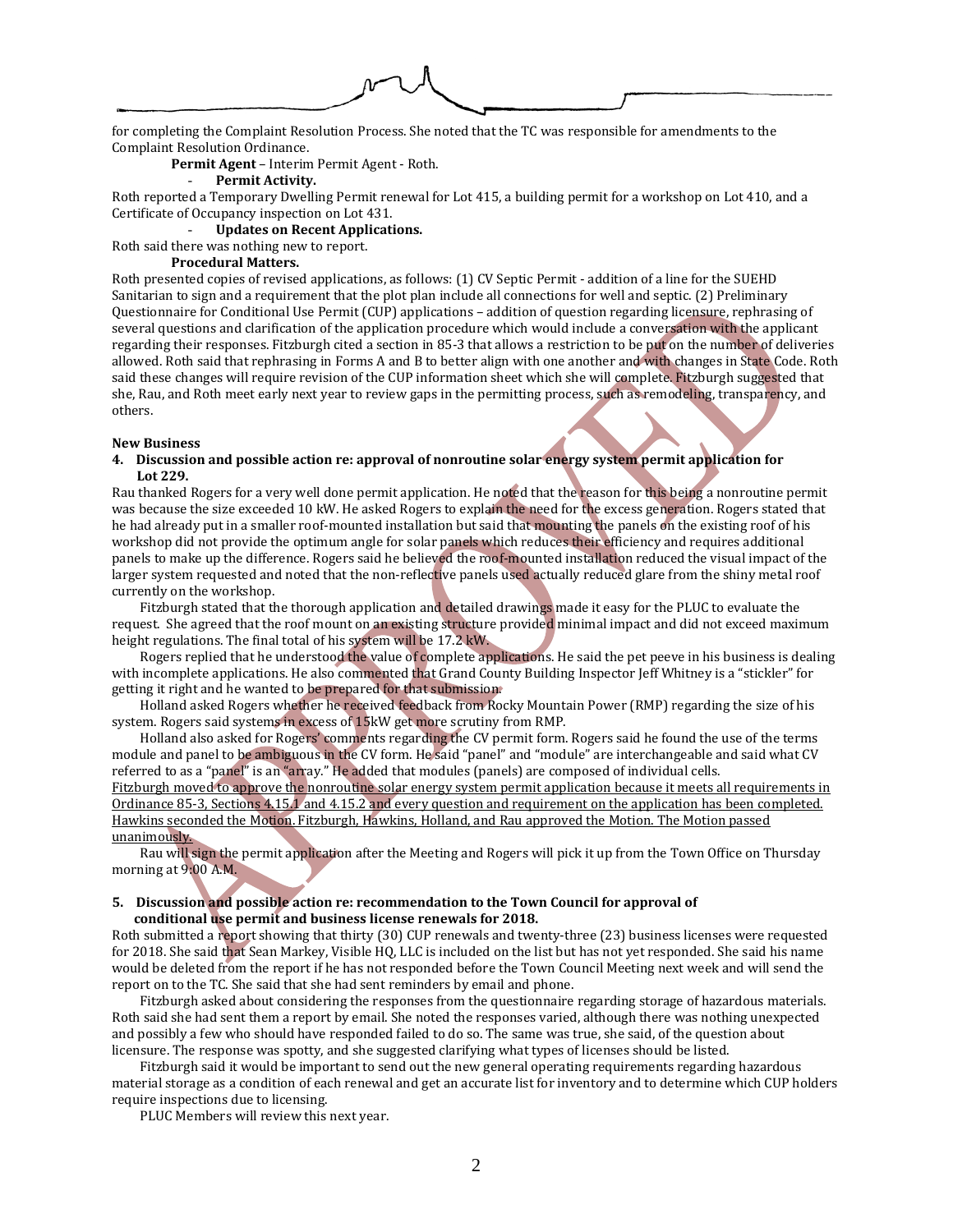Fitzburgh moved to recommend renewal of Conditional Use Permits and Business Licenses as presented in this report except for Lot 178 which has not responded. Holland seconded the Motion. Fitzburgh, Hawkins, Holland, and Rau approved the Motion. The Motion passed unanimously.

**6. Discussion and possible action re: proposed amendments to ordinance 85-3 regarding definitions, land use and appeal authority, general operating requirements for home and premises occupations, premises occupation operating requirements, updating language throughout the ordinance to use the term "land use regulation" as per legislative updates, nonroutine applications, variance and appeals, and enforcement, fees, penalties and fines.**

Fitzburgh explained that a lot of the proposed changes are clean-up measures such as typographical errors, grammatical clarifications, re-inserting un-intended technical deletions and applying appropriate capitalization and terminology. Some of the capitalizations, she reported, indicate terms that are defined in State Code. These types of changes occur throughout the draft but are not detailed in the notes below. Fitzburgh said that additional changes in capitalization need to be made in Sections 4.10 4.11.4.D. 4.11.7, 4.15.2. She also said that Attorney Christina Sloan had also suggested changes to the standards of review for variances and appeals and to the fee structure because the changing demographics within the Town we are seeing more complex applications that may require professionals to be hired in order to do a proper evaluation. Since the Town does not have a professional staff, the applicant would be required to pay for review fees, including the hiring of outside professionals. Rau encouraged the Major to inform the TC of the importance of these features.

**Note:** Terms such as Land Use Regulation, Land Use Application, Land Use Authority, Land Use Ordinance(s), Land Use Decision are terms to be capitalized throughout the document.

**Page 2:** Change terminology regarding standards of review for appeals in Sections 7.3/7.4 to Scope of Review for Factual Matters on Appeal which matches language used by the State. Add Section 9.2: Fees.

**Page 3:** Add a line to the introductory paragraph for 1.6 Definitions that states "all capitalized terms used herein shall have the meaning ascribed to them in the Municipal Land Use, Development, and Management Act at Section 10-9a-103, Utah Code Annotated." Re-enter definition for "Home Occupation" which was inadvertently removed in a previously adopted version. Added definitions for "Land Use Authority," "Land Use Regulation," and "Nonroutine Application." Changed language in definition of Nonroutine Application from Town Council to "designated Land Use Authority reviewing the application" to be generally inclusive of the appropriate Land Use Authority for the situation. **Page 4:** Addition of electrical as a type of routine application permit and insertion of a statement identifying the permits listed in this definition of "Routine Application" as uses that are "clearly permitted" or "identified as routine according to this Land Use Ordinance." Insertion of a sentence in 3.1.1 stating that the Building Permit Agent (BPA) may not deny or condition a routine Land Use Application, but must deem it to be nonroutine. In 3.1.2 a line is added to include applications that are determined by the "Designated Land Use Authority" to be necessary for the applicant to pay for the cost of "advice or other professional services." Other insertions into the section that lists when the PLUC is the Land Use Authority include "temporary dwelling permit renewals" that require additional conditions for continued use, and electrical as a type of permit. Certificates of occupancy are deleted as a nonroutine designation.

**Page 5:** Continuing in 3.1.2, adding a line to instruct the PLUC to "remand" an appealed routine designation back to the BPA if the PLUC determines that it is indeed routine. In 3.1.3, added a line to grant the Town Council as the Land Use Authority when it deems an application to require "advice or other professional services."

**Page 6:** Adds Land Use Authority designation for "Applications requiring additional fees for professional services." Holland suggesting re-organizing 3.3 to sort by routine and nonroutine.

**Page 7:** Added electrical permit, deleted nonroutine temporary dwelling permits, added nonroutine temporary dwelling permit renewals to the Land Use Authority chart in 3.3.

**Page 8:** In 4.7.2, provides procedure for PLUC to ratify routine CUP designation made by the BPA if they agree with designation and to then remand it back to the BPA for processing.

**Page 11:** In 4.8.3(2) General Operating Requirements (for CUP), allows a second accessory building if deemed necessary to safely store flammable or hazardous materials. (6) clarifies that home/premises occupations must be conducted on the same lot where the owner/operator lives and (7) clarifies when business employees may be on the lot.

**Page 12:** Section 4.8.3(12) allows the Land Use Authority to limit the number of deliver vehicles on a case by case basis in order to minimize impact on neighbors. (14) adds a clause that all class II and III flammables as designated by OSHA must be used and stored in compliance with OSHA regulations and that the proof of inspection of required fire suppression equipment is required prior to commencing business activity and with each yearly renewal. An inventory of these materials including quantities stored is also required before commence of business activity and limits may be placed by the Land Use Authority on the types and quantities allowed. (16) repeats the Land Use Authority's right to limit types and amounts of hazardous materials and waste and requires storage of these materials to be in compliance with OSHA regulations. It also requires an inventory of types and quantities before business activity commences. (17) regarding when Town officials may enter the property for inspection was moved to the end of this section (see page 13). (18) regarding a designation of nonconforming use for business activities that fail to comply with these conditions were deleted. A new condition identified as (18) requires any business activity that "requires activities, equipment, or uses materials that pose a fire risk, or…stores or accumulates hazardous material or waste" to allow an inspection by a Town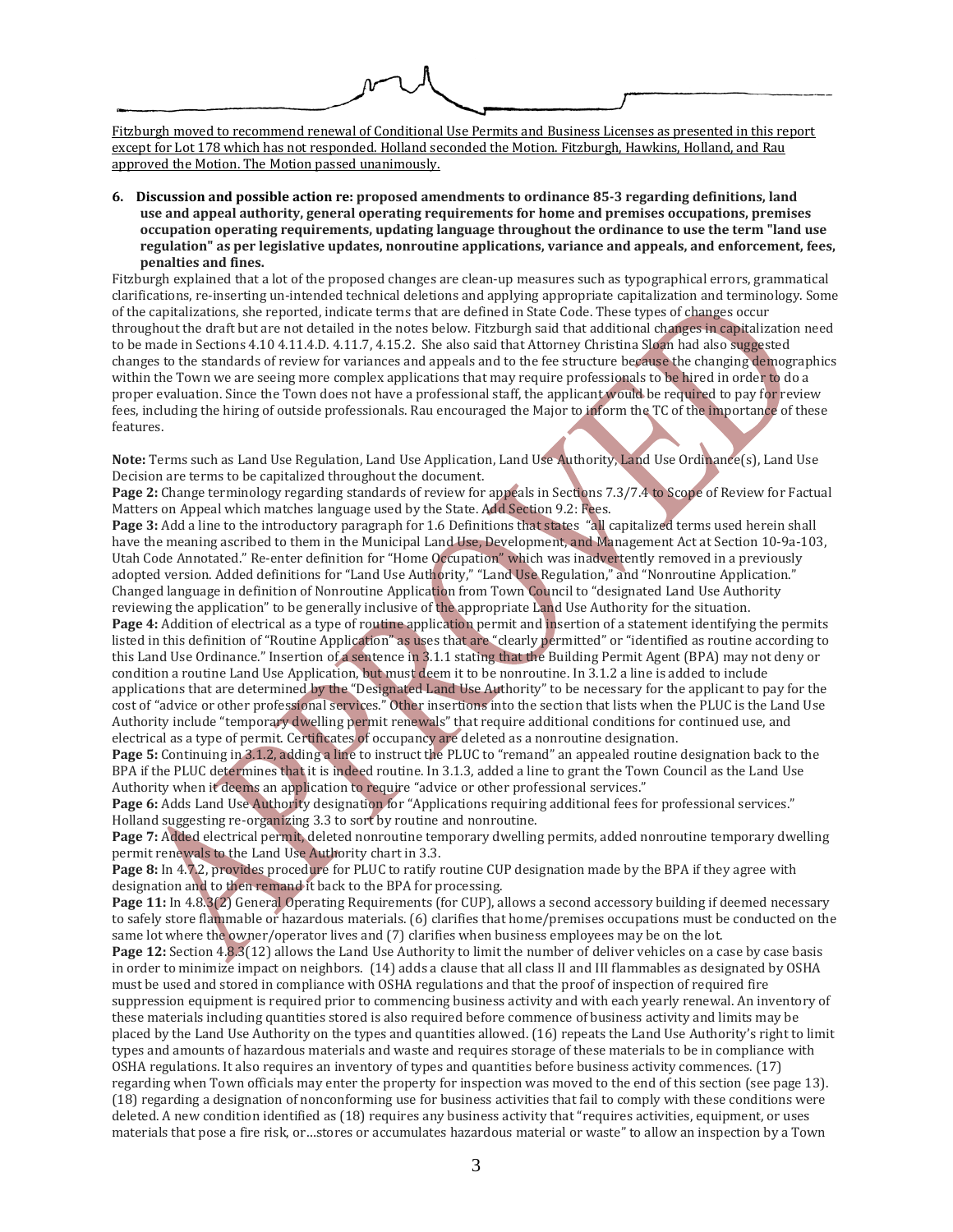Official and to provide proof of business liability insurance at a minimum of two (2) million dollars with the Town listed on the policy as an additional insured. Language was changed on line 3 to state "…following actions must be undertaken… ."

**Page 13:** 4.8.4(1) restricts the total square footage of the accessory structures allowed in 4.8.3(2) to 1200 square feet. 4.8.4(3) states that any building permit for a structure to be used in conjunction with an existing conditional use permit shall be deemed nonroutine.

**Page 14:** The introductory paragraph under 5.7 was reinserted because it was inadvertently deleted when the amendments of February 2015 were incorporated.

**Page 15:** A line was added at the end of 7.1 which encourages property owners who are considering a variance to meet with a Town representative prior to such an application in order to "clarify the Town's Land Use Ordinances." **Page 16:** 7.2.8 creates a more flexible timeline for the Appeal Officer in deciding a variance by designating a "reasonable" time. 7.3 changes the wording for standards for review of appeals to "scope of review for factual matters." 7.4 clarifies that only ordinance-based decisions can be appealed and adds language that requires the appellant to submit a "detailed" written notice specifying the error made by the Land Use Authority and to pay the required fees as will be described in an upcoming revision to current Resolution 2013-1, As Amended.

**Page 17:** Changes to 7.4 continue with the requirement that appeals cannot be made until a land use permit has been issued or denied. The rest of this section more clearly defines what records and submissions may be used by the Appeal Officer in making a decision and rules out "de novo" review. The section imposes a "Clearly Erroneous" standard to be used by the Appeal Officer and states "ambiguous" language in the Land Use Regulations shall be interpreted in the light most favorable to the Land Use Applicant.

**Page 18:** Changes to 7.4 continue by requiring adherence to the Utah Open and Public Meetings Act and informs the appellant of the right to reapply to the Land Use Authority "if they have new information that might change the previously-issued Land Use Decision. 7.4.6 states the Land Use Applicant is responsible for all "costs and expenses incurred as a result of the appeal…including reasonable attorneys' fees and costs" when the Office upholds the Land Use Decision of the Grand County District Court upholds the Officer's ruling.

**Page 19:** Section 7.8 adds legislative decisions as an item that can be appealed to District Court. Amendments to and changes in this section detail and clarify the process for a petition to the District Court including the conditions for a Stay of the Land Use or legislative decision. Changes continue to page 20.

**Page 21:** A new section—9.2 Fees—is added to provide a process by which the Town can recover its incurred costs in processing or issuing Land Use Applications, in performing reviews of applications, in determining compliance to regulations, in processing and responding to appeals or variance applications, and other demands that may be placed on the Town.

**Page 22:** 9.2.B allows for the imposition of established fees by resolution. 9.2.3 provides for reimbursement for professional services which may include a "Cost Reimbursement Agreement" between the Town and the Applicant. **Page 23:** Continues 9.2 to outline the procedure for establishing and monitoring an account funded by the applicant which will be used to pay for the professional services required and the criteria the Town shall use in determining the need for such services. 9.2.F states that the applicant shall pay all of the Town's costs and expenses incurred as the result of the appeal if the Town's decisions are upheld. Fitzburgh said this information should be included in the Town's Fee Schedule and noted that State Code has restrictions that cover some fees.

Fitzburgh moved to recommend approval to the Town Council of the amendments as presented in the draft titled "Draft Excerpts Amendments to Ordinance 85-3" dated 12-6-17, and as presented on pages 19 and 20 from the draft titled "Final Draft Excerpts Amendments dated 12-6-17" for Section 7.8, and as amended tonight. Holland seconded the Motion. Fitzburgh, Hawkins, Holland, and Rau approved the Motion. The Motion passed unanimously.

### **7. Discussion and possible action re: possible amendments to Ordinance 2006-3: an ordinance establishing the Planning and Land Use Commission and Designating Land Use and Appeal Authorities.**

According to Fitzburgh most of the changes in 2006-3 are same as the changes reviewed above in 85-3. Deletions are lined out; insertions are underlined. The blank space on page 8 in Section 5.9.1 refers to Resolution 2013-1, As Amended. A couple of minor typos were corrected on pages 12 and 13. Before review, there was general discussion about whether the use of "recommendation" in Section 2.5, line 6, was appropriate, but PLUC Members agreed that it reflected the intention in State Code. The definitions of "uncontested" [2.5(5)] and "contested" was also discussed and whether an objection would make the application nonroutine. According to Fitzburgh, Attorney Sloan said "uncontested" was a common legal term and did not need to be further defined. According to Sloan, an application could be permissible under ordinance but objected to by neighbors.

Fitzburgh moved to recommend approval to the Town Council of the amendments to Ordinance 2006-3 as presented in the draft titled "Draft Amendments vs 4" dated 11.30.17, and pages 12 and 13 from the draft titled "Final Draft Amendments Public Hearing" dated 12.6.14" for Section 5.16, and as amended tonight. Hawkins seconded the Motion. Fitzburgh, Hawkins, Holland, and Rau approved the Motion. The Motion passed unanimously.

**8. Discussion and possible action re: Castle Valley fee schedule.**